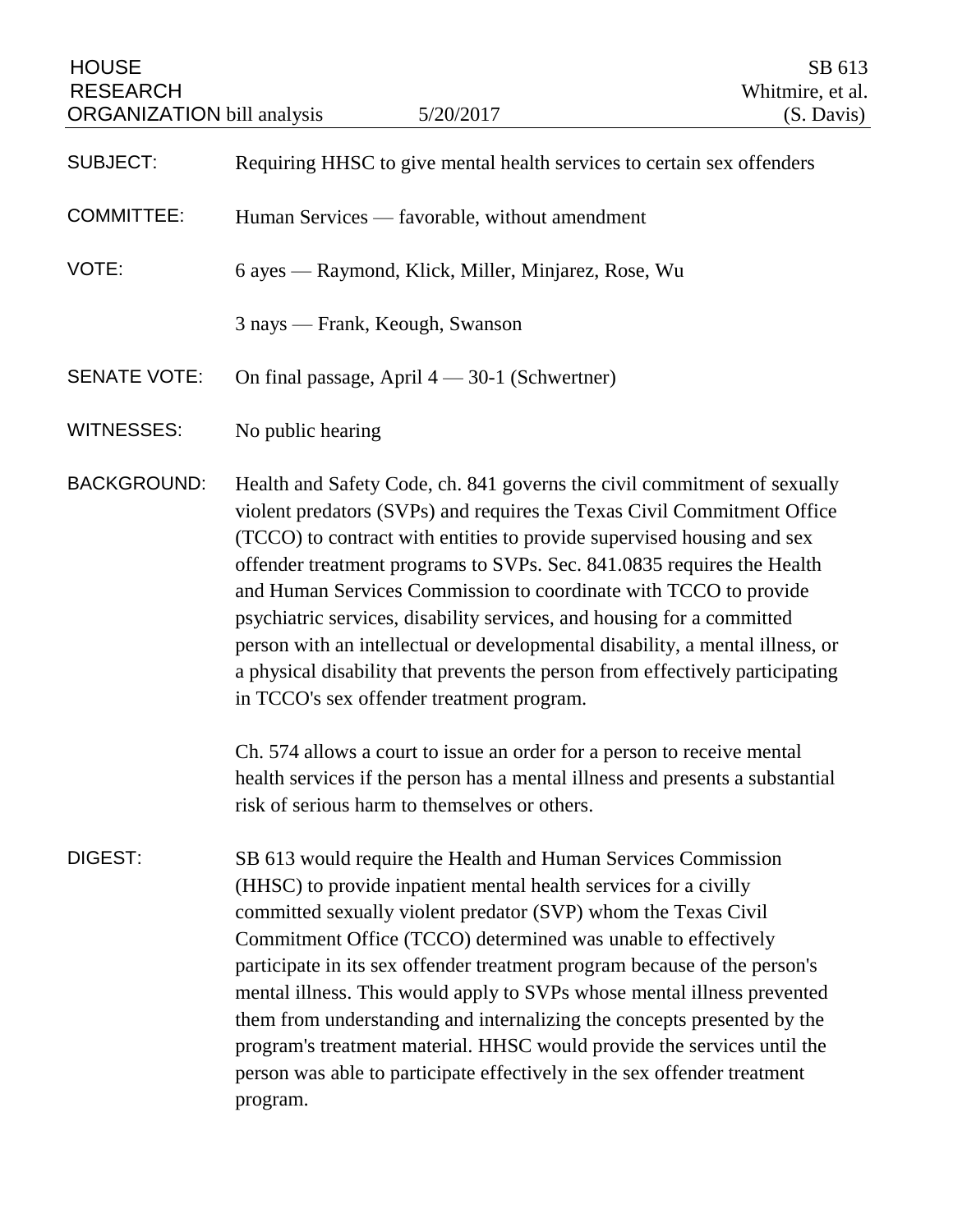## SB 613 House Research Organization page 2

The bill would provide that a person who was adjudicated as an SVP under the bill and who had a mental illness that prevented effective participation in TCCO's sex offender treatment program presented a substantial risk of serious harm to the person or others for the purposes of Health and Safety Code, ch. 574, which governs court-ordered mental health services.

The bill would take effect September 1, 2017.

**SUPPORTERS** SAY: SB 613 would clarify existing law by requiring the Health and Human Services Commission (HHSC) to provide inpatient mental health services specifically to sexually violent predators (SVPs) who were unable to participate in the Texas Civil Commitment Office's (TCCO's) sex offender treatment program due to a mental illness that prevented them from understanding the program's concepts.

> The Texas Civil Commitment Center, which is the facility contracted with TCCO to provide supervised housing and sex offender treatment programs to SVPs, is not equipped to function as an inpatient psychiatric facility because it lacks staff and accreditation to treat these individuals. Some state mental health hospitals also have refused to treat SVPs that are eligible to receive inpatient mental health services. The lack of intensive psychiatric care for these individuals imposes liability risks on TCCO if SVPs harm themselves or others. Keeping offenders in a treatment program that they cannot understand or complete also may leave the state vulnerable to lawsuits challenging the program's constitutionality.

> The bill would affect only a small percentage of the total available state mental health hospital beds and would not significantly impact the cost of providing state hospital services to other patients. HHSC also already has received state funding to provide inpatient mental health services. The bill is necessary for alleviating TCCO's risk of liability and for ensuring SVPs receive the specialized treatment they need.

OPPONENTS Creating a special category of individuals who could receive inpatient